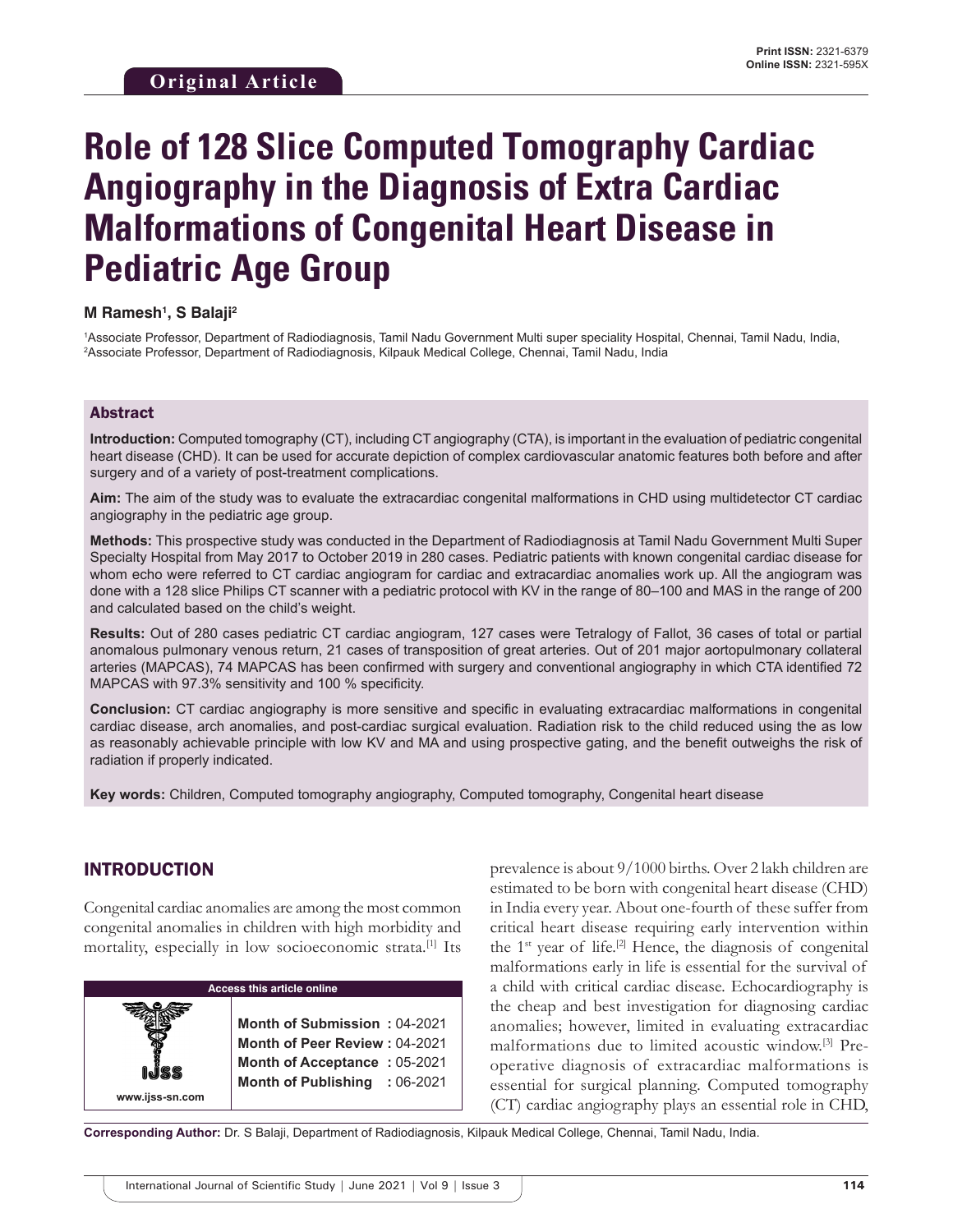especially for assessing the extracardiac manifestations of CHD. Complex cardiovascular anatomic features and extracardiac manifestations identified with CT angiography (CTA) are sometimes more useful in decision-making in surgical procedures. The radiation dose to the child is usually within acceptable limits, and usually, the low-dose pediatric protocol is used. Prospective gating is done to reduce the radiation dose to the child. With new higher slice CT scanners, CT scanning time is considerably reduced, and spatial resolution is increased. Post-processing of the data with multiplanar reformation and volume rendering is a further added advantage for precisely diagnosing the cardiac anomalies.[4]

CT is also the first-line imaging modality in vascular syndrome causing airway/esophageal compression syndrome, child with RVOT obstruction with major aortopulmonary collateral arteries (MAPCAS), anomalous pulmonary vein drainage, course and stenosis of the common vertical vein in supracardiac total anomalous pulmonary venous connection (TAPVC), Double superior vena cava and its course whether joining the coronary sinus or left atrium and whether having bridging vein which is very useful for interventional pediatric cardiologist during endovascular procedures. CT helps evaluate branch pulmonary arteries, assessing the confluence of pulmonary arteries, true dimensions of the pulmonary artery in oblique reformatted images. It also helps in the evaluation of Blalock-Taussig (BT) shunts patency or stenosis at the anastomotic site. It is also useful in identifying the anomalous course of coronary arteries, which is helpful during corrective repair of tetralogy of Fallot (TOF). It also helps confirm the diagnosis of anomalous left coronary artery from the pulmonary artery (ALCAPA) syndrome, cameral coronary fistula, and other coronary anomalies. Although echocardiogram is a primary imaging modality and without radiation hazards and can also identify both anatomical and functional status, its main limitation is difficulty or inability to evaluate the extracardiac structures such as pulmonary arteries, pulmonary veins, aorta arch, and MAPCAS.[5] Magnetic resonance imaging (MRI) is a more valuable tool for assessing the functional and anatomical status and can quantify the shunt, direction of shunt flow, contractibility, and viability of chambers. However, MRI requires a larger time to image, requires general anesthesia and is contraindicated in a child with pacemakers or other cardiac implants. MRI is also costlier and may require MR-compatible Boyle apparatus and accessories. MRI is also limited in capability in evaluating lungs. MRI also gives poorer spatial resolution, requires a physician for monitoring of the study.[6] Cardiac catheterization is another modality for evaluating CHD. However, the procedure requires general anesthesia and has a higher complication rate, and may require a larger

volume of contrast and radiation risk to the child with the extravascular soft-tissue evaluation and lung evaluation not possible with this technique.

### **Aim**

The aim of the study was to evaluate the role of CT cardiac angiography in the evaluation of extracardiac abnormalities in congenital cardiac anomalies in the pediatric age group.

# MATERIALS AND METHODS

This prospective study was conducted in the Department of Radiodiagnosis at Tamil Nadu Government Multi Super Specialty Hospital from May 2017 to October 2019 in 280 cases. Pediatric patients with known congenital cardiac disease for whom echo were referred to CT cardiac angiogram for cardiac and extracardiac anomalies work up. The age range of the child ranges from 2 days to 14 years.

## **Inclusion Criteria**

All the cases with known pediatric congenital cardiac anomalies were diagnosed and screened by echocardiogram.

## **Exclusion Criteria**

Child with congenital cardiac disease with altered renal parameters, child for whom sedation is required under high risk, but parents not willing to take the risk, parents of the child not willing for radiation exposure of child, after explaining the pros and cons of CT angiogram.

After informed consent from the parent's child, the child is sent to anesthesiology for fitness for CT angiogram under sedation/general anesthesia. Usually, most of the procedures for a child of more than 6 years are done without sedation if the child obeys the command of the technician. For a child <6 years, usually, sedation is given for the procedure. ECG gating for the study is done when coronaries need to be evaluated. All the angiogram was done with a 128 slice Philips CT scanner with a pediatric protocol with KV in the range of 80–100 and MAS in the range of 200 and calculated based on the child's weight. The total dose length product dose will be in the range of 600–700 mgy/cm. In weight-based protocol for 80-kVp tube voltage, the tube current is adjusted according to body weight for prospective scanning and ranges from 10 to 40 mA/kg. The gantry speed is set at a 0.35 s rotation with a helical thickness of 0.2–0.4 mm. Iodinated nonionic contrast medium 350 mg/dl is used at 1.5–2 ml/kg of body weight, with an injection speed of 0.7 ml/s. Bolus tracking technique with the tracker in the left ventricle with threshold HU in the range of 110. The child is scanned in a craniocaudal direction, starting at the level of the subclavian artery and ending at the level of the diaphragm and then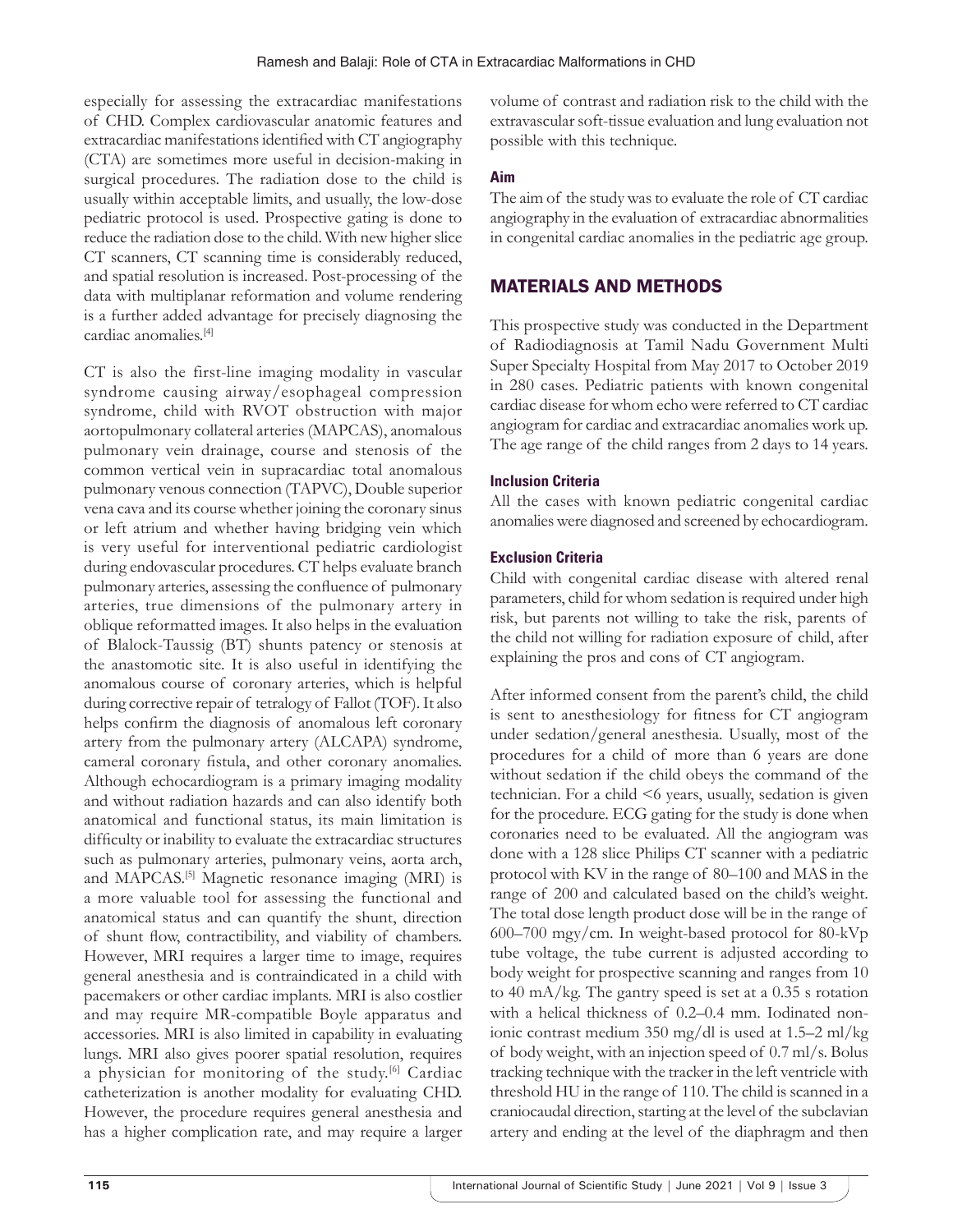in the caudocranial direction. The anesthesiologist helps with the breath-hold in case of endotracheal intubation. beta blockers were sometimes used to reduce the heart rate in the gating study if there were no cardiac failure/ impending cardiac failure features. Two methods of gating study are available, retrospective and prospective gating. In our institution, gating study is done with the prospective method if evaluation of coronaries is required.

# RESULTS

CT cardiac angiography is indispensable in evaluating extracardiac malformations in congenital cardiac disease, which are helpful in planning the surgeries, and for assessing the post corrective cardiac surgeries and shunts. Radiation dose to the child is less with prospective gating and with a pediatric protocol with dose calculation. CT imaging is available to clinicians and others, and hence the chances of objective error are less compared to Transthoracic echocardiogram (TTE). CTA requires less time for acquisition, gives more spatial resolution compared to MRI. Multiplanar reconstruction and volume rendering allow a clearer depiction of anomalies, however, functional data about the ventricular function cannot be obtained.

Out of 280 cases pediatric CT cardiac angiogram, 127 cases were TOF, 36 cases of total or partial anomalous pulmonary venous return, 21 cases of transposition of great arteries (TGA), four cases of truncus arteriosus, 11 cases of double outlet right ventricle (DORV), seven cases of endocardial cushion defect, one case of Ebstein anomaly, 14 cases of the isolated septal defect, four cases of Patent ductus arteriosus (PDA), 18 cases of pulmonary atresia in TOF, 14 cases of heterotaxy syndrome with a combination of cardiac anomalies, 18 cases of aortic arch anomalies like double outlet aortic arch, right-sided arch with mirror image branching, aberrant left subclavian artery, interrupted aortic arch, coarctation of arch of aorta, four cases of post-cardiac shunt evaluation, three cases of ALCAPA, and two cases scimitar syndrome.

[Figure 1a] Left-sided pulmonary veins forming a common chamber from which a common trunk ascends and drains into the left innominate vein, [Figure 1b] the right lower pulmonary vein drains separately into the coronary sinus.

Figure 2a, dextroposed LVOT with both aorta and pulmonary artery arising from right ventricle with severe pulmonary valvular stenosis and mild hypoplasia of pulmonary arterial system, [Figure 2b] Membranous subaortic ventricular septal defect (VSD).

Figure 3, right pulmonary artery arising from the ascending aorta and left pulmonary artery is a continuation of the right pulmonary artery.

The total number of cases recorded according to the diagnosis type with their average age, standard deviation (SD), and standard error (SE) (Mean ± SD, SE). The diagnosis TOF has the most cases as 127 among the total 280 cases with an average age and SD as  $2.687 \pm 3.20$ , which means the cases with TOF may have age around 2.687. There is a significant difference in mean age between the diagnosis types since the  $P < 0.05$  (i.e.). The average age of the cases will be different according to the diagnosis types [Table 1].

CT angiogram identified 201 MAPCAS in all the TOF and pulmonary atresia. Details about the MAPCA such as the origin, diameter, supplying right or left lung, or both are obtained. Most of the MAPCAS were arising from proximal



**Figure 1: (a and b) Mixed type partial anomalous pulmonary venous return**



**Figure 2: (a and b) Double outlet right ventricle with sub aortic membranous ventricular septal defect**



**Figure 3: Hemitruncus arteriosus**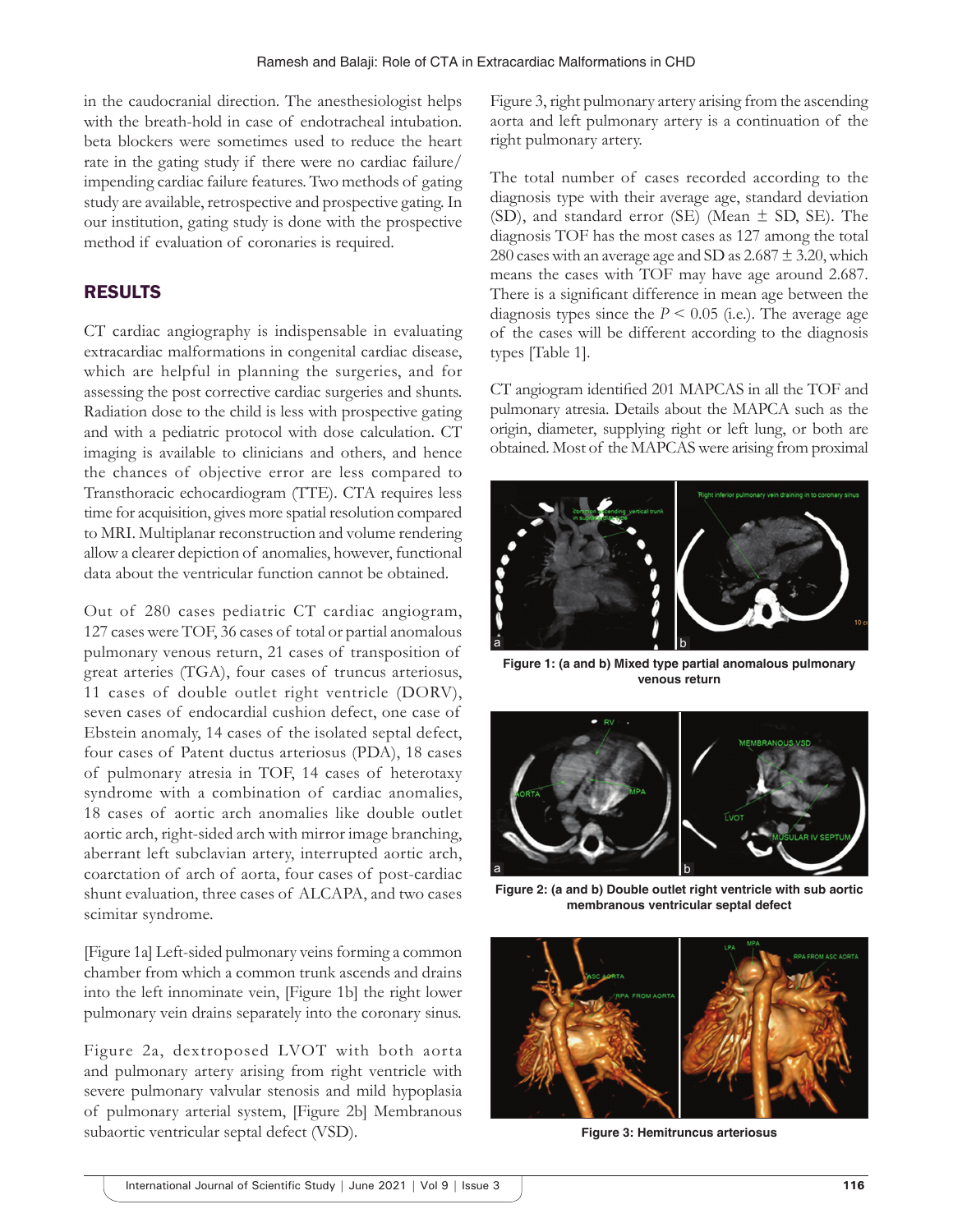| Table 1: Diagnosis           |              |                   |           |  |
|------------------------------|--------------|-------------------|-----------|--|
| <b>Diagnosis</b>             | $\mathsf{n}$ | <b>Mean±SD</b>    | <b>SE</b> |  |
| TOF                          | 127          | $2.687 \pm 3.20$  | 0.29      |  |
| Pulmonary venous drainage    | 36           | $0.87 + 1.28$     | 0.21      |  |
| TGA                          | 21           | $0.625 \pm 0.74$  | 0.16      |  |
| Pulmonary atresia with VSD   | 18           | $1.348 \pm 2.10$  | 0.49      |  |
| Heterotaxy syndrome          | 14           | $1.0045 \pm 1.63$ | 0.436     |  |
| Aortic arch anomalies        | 18           | $1.032 \pm 1.16$  | 0.273     |  |
| <b>DORV</b>                  | 11           | $1.161 \pm 2.43$  | 0.73      |  |
| Endocardial cushion defect   | 7            | $2.443 \pm 3.58$  | 1.352     |  |
| Truncus arteriosus           | 4            | $0.053 \pm 0.03$  | 0.016     |  |
| Isolated septal defect       | 14           | $1.915 \pm 2.26$  | 0.605     |  |
| Persistant ductus arteriosus | 4            | $5.27 \pm 3.55$   | 1.778     |  |
| ALCAPA syndrome              | 3            | $3.333 \pm 1.53$  | 0.882     |  |
| Ebstein anomaly              | 1            | $0.08 + 0$        | 0         |  |
| Scimitar Syndrome            | 2            | $0.261 \pm 0.34$  | 0.239     |  |
| Total                        | 280          | 1.883±2.66        | 0.161     |  |

VSD: Ventricular septal defect, TOF: Tetralogy of Fallot, ALCAPA: Anomalous left coronary artery from the pulmonary artery, DORV: Double outlet right ventricle, TGA: Transposition of great arteries

descending thoracic aorta from D4-D6 level, some of them from the lower thoracic aorta, undersurface of the arch, subclavian, and innominate arteries. The diameter usually measures in the range of 1.5–2.5 mms in 85% cases. Out of 201 MAPCAS, 74 MAPCAS has been confirmed with surgery and conventional angiography in which CTA identified 72 MAPCAS with 97.3% sensitivity and 100% specificity. In 2.7% of the cases, MAPCA was missed because of motion artifact or poor spatial resolution, the smaller diameter of the MAPCA. Out of 127 cases, 14 cases had significant branch pulmonary artery stenosis more common near the proximal left pulmonary artery. In 18 cases of pulmonary atresia, three cases did not have the pulmonary arterial system, and MAPCAS supply the lungs, confluence of pulmonary arteries seen in five cases, and confluence is not in ten cases. CT was 100% sensitive and specific in 18 cases of pulmonary atresia in evaluating the pulmonary arteries.

Arch anomalies – In the double aortic arch was able to identify the dominant arch, pressure effect CTA over the esophagus, tracheal lumen because of the complete ring. In the right-sided aortic arch with aberrant left subclavian artery, the Kommeral diverticula, ligamentum arteriosum formed a complete ring, causing compression of the tracheal lumen. In coarctation CTA, identified the site, length, severity of coarctation, and relationship of the patent ductus to the coarctation and assessed the collaterals above and below the coarctation.

In interrupted aortic arch CTA identifies the type of interruption, length of the interrupted segment, and the ductus-dependent descending thoracic aorta. CTA was 100% sensitive in arch anomalies.

In total/partial anomalous pulmonary venous return, CTA identified and traced the right and left pulmonary veins, common chamber of the confluence of veins, vertical ascending or descending trunk, length, diameter, course of the trunk, length, and degree of stenosis of the common trunk in some cases. Out of 36 cases of anomalous pulmonary venous drainage, 14 were partial anomalous pulmonary venous return, 22 cases were total anomalous pulmonary venous return with 12 cases of supracardiac TAPVC and six cases of cardiac type, two cases of infracardiac type, and two cases of mixed type. Out of these cases, a CT angiogram can identify significant stenosis in one case of supracardiac type, two cases of cardiac type, and two cases of infracardiac type. CTA helped classify conotruncal anomalies as DORV, single ventricle, TGA, and types of TGA, whether D –TGA, L –TGA, and helped find the associated heterotaxy syndrome. In DORV was helpful to identify the types of DORV and associated pulmonary valvular or infundibular stenosis. CTA was 84% sensitive in diagnosing the DORV and TGA, with one case of subpulmonary DORV diagnosed as TGA and another case is TOF with severe overriding of the aorta. In planning for the shunt procedure, CTA helped identify the accurate diameter of pulmonary arteries and confluence of pulmonary arteries. CTA was also helpful in identifying the occlusion of BT shunt in two cases (100% sensitive and specificity). CTA is also helpful in identifying the origin and course of abnormal coronary in ALCAPA syndrome, which was useful for the surgeon. Most of the extracardiac findings are confirmed with surgical procedures/catheter angiography, which is considered a gold standard.

# **DISCUSSION**

With newer advances in surgical techniques, anesthesia, and perioperative care, mortality rates are significantly reduced, and life expectancy is grossly improved. With the advent of echocardiogram, TTE, high-end CT/MR, early, and detailed cardiac and extracardiac anomalies are diagnosed. Echocardiography has high sensitivity and specificity in identifying intracardiac anomalies, whereas CT has high sensitivity and specificity in identifying extracardiac anomalies complementing the intracardiac findings. Identifying extracardiac malformations is more helpful in managing congenital heart anomalies and sometimes changes the plan of surgery.[7-9]

CT is a good modality compared to other cross-sectional modalities due to short acquisition time, high spatial resolution, and temporal resolution. However, the radiation risk is present, but usefulness outweighs the risk.<sup>[10]</sup>

If (ALARA) principle is followed, CTA is a good diagnostic tool.[11]